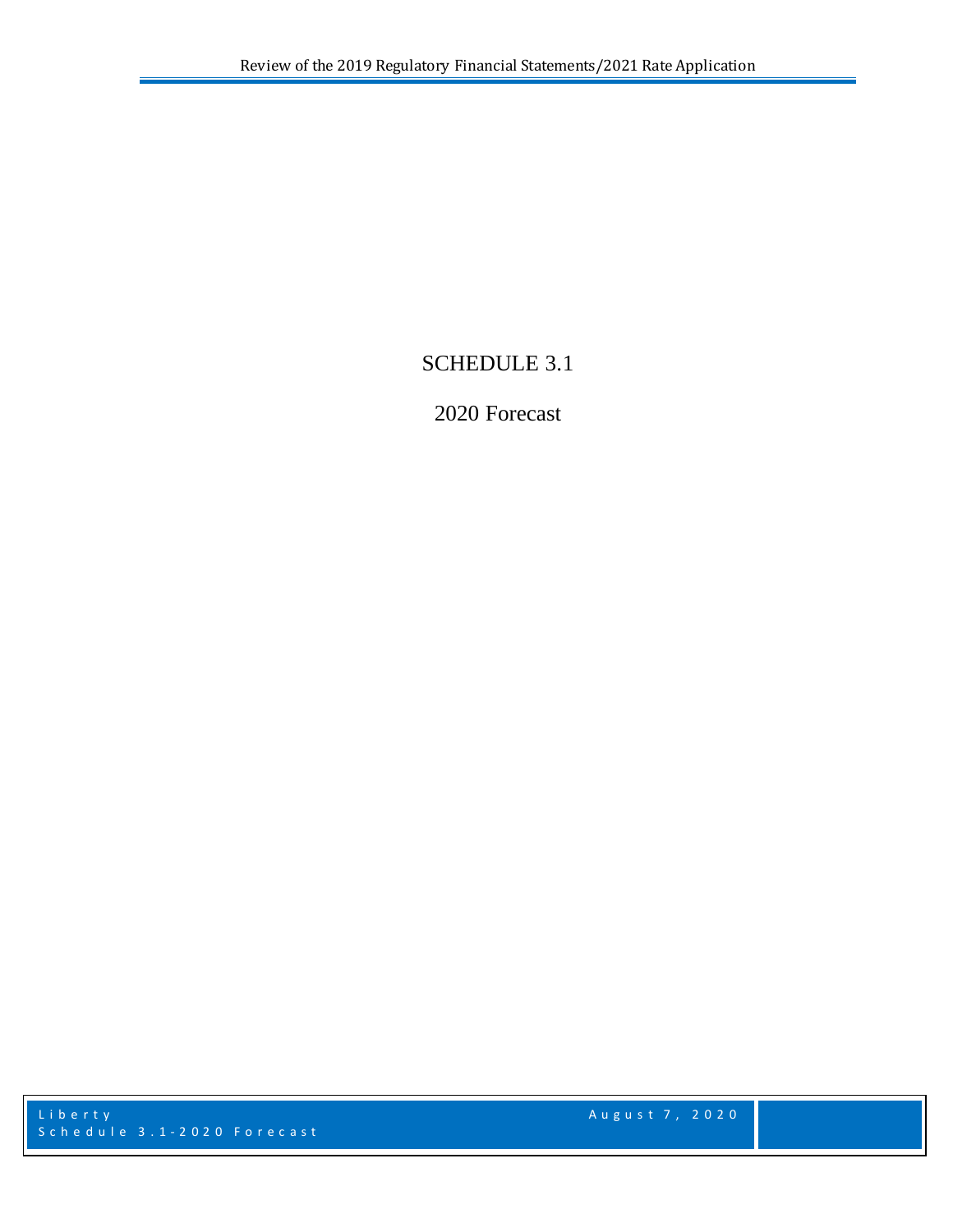Forecasted Balance Sheet for Regulatory Purposes

As at December 31, 2020

#### **Notice to Reader: Subject to review by the New Brunswick Energy and Utilities Board**

| 2              | (in thousands of dollars)                                                                                                                                                              |                           |
|----------------|----------------------------------------------------------------------------------------------------------------------------------------------------------------------------------------|---------------------------|
| 3              | <b>Assets</b>                                                                                                                                                                          | 2020                      |
| 4              | <b>Regulated Assets</b>                                                                                                                                                                |                           |
| 5              | Property, Plant and Equipment (Note 2)                                                                                                                                                 |                           |
| 6              | <b>Gas Distributor Plant in Service - Net</b> (includes AFUDC capitalized during 2020 of \$62K)                                                                                        | \$<br>181,518             |
| 7              | <b>Construction Work In Progress - Gas Distributor Plant</b>                                                                                                                           | 1,951                     |
| 8              | <b>Total Property, Plant &amp; Equipment</b>                                                                                                                                           | 183,469                   |
| 9              | <b>Deferred Charges</b>                                                                                                                                                                |                           |
| 10<br>11<br>12 | Deferred Development Costs - Net (Note 3)<br>Development O&M Capitalized Costs - Net (Note 4)<br><b>Total Deferred Charges</b>                                                         | 3,188<br>77,658<br>80,846 |
| 13             | <b>Short Term Investments</b>                                                                                                                                                          | 3,007                     |
| 14             | <b>Total Regulated Rate Base Assets</b>                                                                                                                                                | 267,322                   |
|                | 15 Other Regulated Assets (Note 5)                                                                                                                                                     | 25,019                    |
| 16             | <b>Total Regulated Assets</b>                                                                                                                                                          | 292,341                   |
| 17             | <b>Regulatory Deferral (Note 1)</b>                                                                                                                                                    | 132,206                   |
|                | 18 Rate Payer Variance                                                                                                                                                                 |                           |
| 19             | <b>Total Variance/Deferral</b>                                                                                                                                                         |                           |
| 18             | <b>Total Assets</b>                                                                                                                                                                    | \$<br>424,547             |
| 19             | <b>Liabilities and Partner's Equity</b>                                                                                                                                                |                           |
|                | 20 Partner's Equity                                                                                                                                                                    | 129,607                   |
| 21             | Long-term Advances from Associates and Affiliates (Note 6)                                                                                                                             | 155,000                   |
|                | 22 Other Regulated Liabilities (Note 7)                                                                                                                                                | 7,734                     |
| 23             |                                                                                                                                                                                        | \$<br>292,341             |
|                | 24 Partner's Equity (Regulatory Deferral)                                                                                                                                              | 132,206                   |
| 25             | <b>Total Liabilities and Equity</b>                                                                                                                                                    | \$<br>424,547             |
|                | Financial  Statem ent Effects of Rate Regulation  and Legislative Changes – Note 1<br>Rate Base for Regulatory Purposes-Note 12<br>Capital Structure for Regulatory Purposes - Note 13 |                           |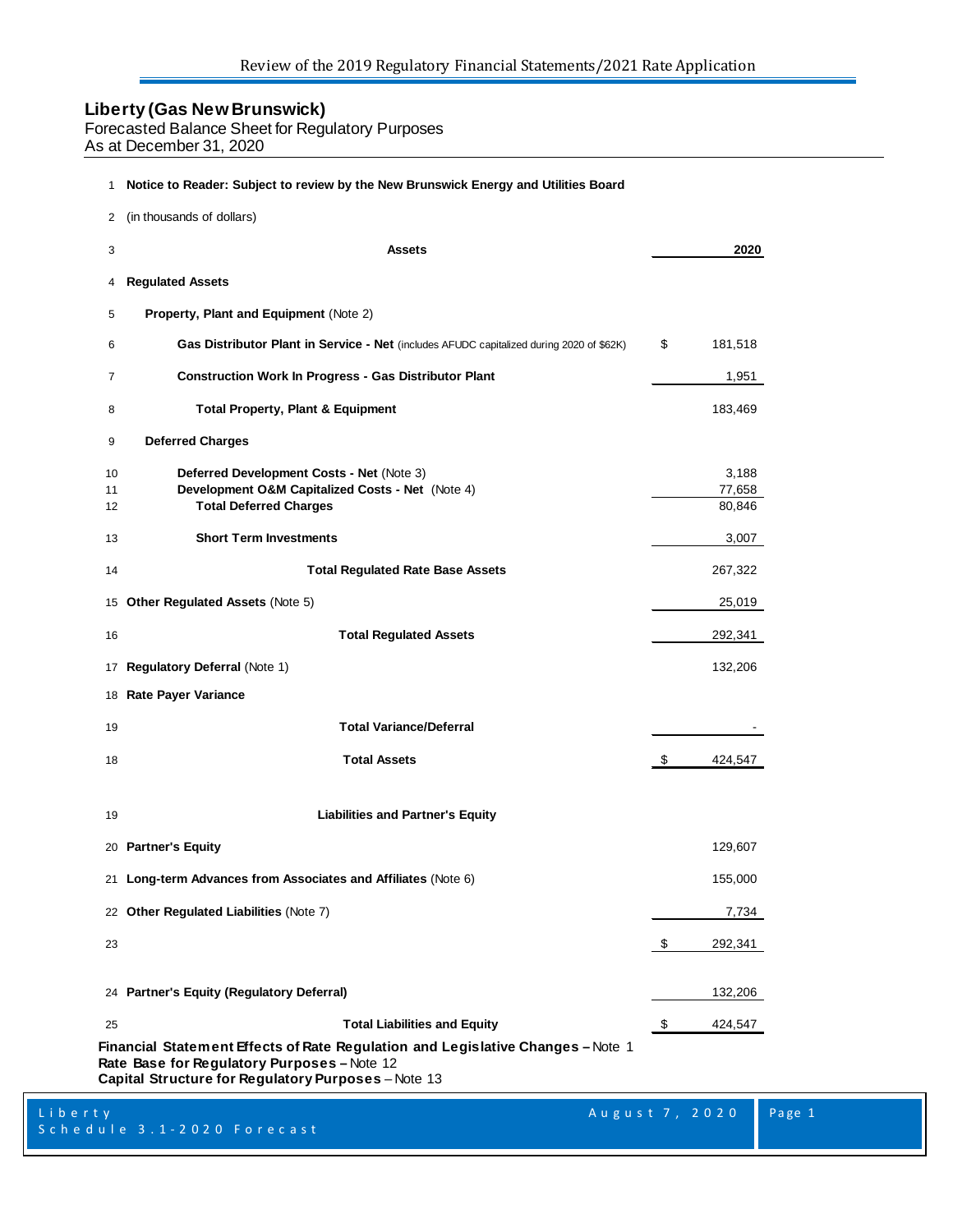Notes to 2020 Forecasted Regulatory Financial Results For the year ended December 31, 2020

#### 1 **Notice to Reader: Subject to review by the New Brunswick Energy and Utilities Board**

2 (in thousands of dollars)

| 3                                                                           | 2020         |
|-----------------------------------------------------------------------------|--------------|
| <b>Revenue</b><br>4                                                         |              |
| <b>Operating Revenue (Note 8)</b><br>5<br>Gas distribution                  | \$           |
| 6<br>Miscellaneous                                                          | 44,141       |
| 7<br>8<br><b>Allowance for Funds Used During Construction</b>               | 1,070        |
| 9                                                                           | 79<br>45,290 |
| <b>Service and Inspections</b><br>10                                        |              |
| 11<br>Revenue                                                               | 642          |
| 12<br>Cost of goods sold                                                    | (444)        |
| 13                                                                          | 198          |
| <b>Total Revenue</b><br>14                                                  | 45,488       |
| 15 Expenses                                                                 |              |
| <b>Operating Expenses</b><br>16                                             |              |
| Operating and maintenance (Note 9)<br>17                                    | 14,110       |
| Transportation (net)<br>18                                                  | 2,075        |
| Total Operating and maintenance expenses<br>19                              | 16,185       |
| 20<br><b>Other Expenses</b>                                                 |              |
| 21<br>Bad debt expense                                                      | 96           |
| 22<br>Amortization of Property, Plant and Equipment                         | 6,923        |
| 23<br><b>Municipal and Other Taxes</b>                                      | 1,296        |
| Interest on Amounts Due to Associates & Affiliates and Other Interest<br>24 | 4,799        |
| 25<br><b>Amortization of Deferred Development Costs</b>                     | 2,919        |
| 26<br>Amortization of Regulatory Deferral Account                           | 3,846        |
| 27<br><b>Total Expenses</b>                                                 | 36,064       |
| 28 Income before Extraordinary Items, Regulatory Deferral and Return on Ra  | 9.424        |
| 29 Excess returned to customers                                             | 1,569        |
| 30 Income before Tax                                                        | \$<br>10,993 |

**Financial Statement Effects of Rate Regulation and Legislative Changes –** Note 1 **Details of Affiliate Transactions** – Note 14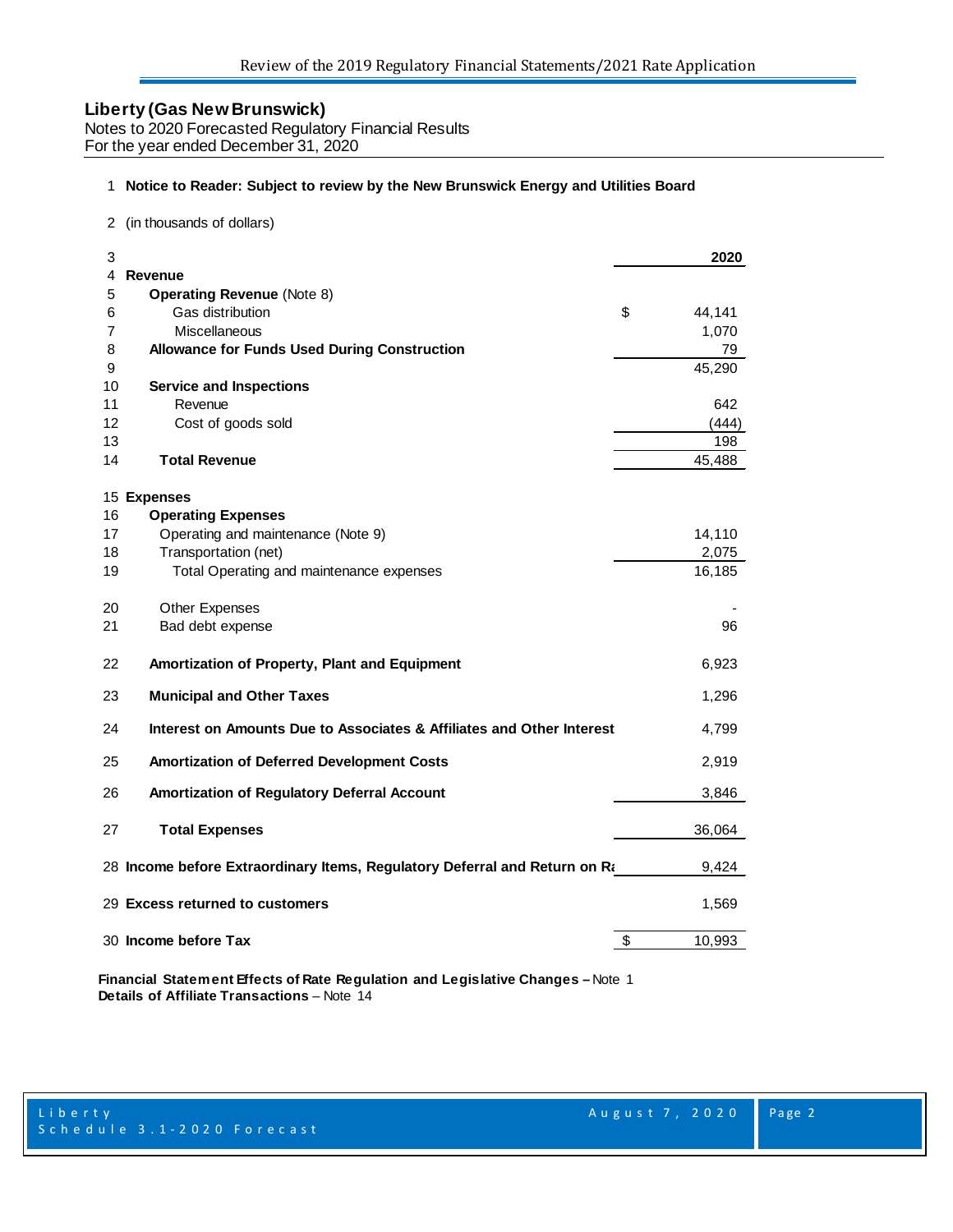#### **Liberty (Gas New Brunswick)**  Notes to 2020 Forecasted Regulatory Financial Results For the year ended December 31, 2020

## Note 1 **Financial Statement Effects of Rate Regulation and Legislative Changes**

- The Public Utility's primary business activities are subject to regulation by the New Brunswick Energy and
- Utilities Board (EUB). The Public Utility follows accounting practices prescribed by its regulator or stipulated in
- approved ratemaking decisions that are subject to examination and approval by the EUB and are similar to
- those being used by other enterprises in the gas distribution industry in Canada. Accordingly, the timing and
- recognition of certain revenues and expenses may differ from that otherwise expected under generally
- accepted accounting principles (GAAP) applicable to non-regulated operations. The ultimate recoverability of
- costs incurred is dependent upon the approval of the EUB.
- In years prior to its acquisition by Liberty Utilities (Canada) LP, Enbridge Gas New Brunswick Limited
- Partnership had discontinued the application of regulatory accounting under the principles of U.S. Financial
- Accounting Standards Board (FASB) ASC Topic 980, Regulated Operations (ASC 980) due to uncertainty
- around the collectability in rates of certain costs. Based on an analysis performed on acquisition, Liberty
- Utilities (Gas New Brunswick) LP concluded that the regulatory environment had evolved to a point where the
- criteria for regulatory accounting would be met going forward as of October 1, 2019. As a result, the regulatory
- deferral asset, development O&M asset, regulatory liability related to overearnings refunded to customers and
- disallowances to PPE, were reflected in the GAAP financial statements.
- Rate regulation creates differences between the manner in which the Public Utility accounts for transactions
- or events and how they would be accounted for if the Public Utility was not subject to rate regulation. The
- differences in accounting treatment include:
- The EUB permits an "allowance for funds used during construction" (AFUDC) to be included in the rate base.
- In addition, AFUDC is included in the cost of property, plant and equipment and is depreciated over future
- periods as part of the total cost of the related asset, based on the expectation that depreciation expense,
- including the AFUDC component, will be approved for inclusion in future rates. AFUDC for rate-regulated
- entities includes both an interest component and a cost of equity component. In the absence of rate regulation,
- GAAP would permit the capitalization of only the interest component. Therefore, the initial set up of the equity component as a capitalized asset and the corresponding revenue recognized during the construction phase
- would not be recognized nor would the subsequent depreciation of the asset.
- As prescribed by the EUB, the Public Utility does not recognize gains and losses on the sale of Liberty Utility
- Gas (LUG) in the statement of income and uses a purchase gas variance account to defer the gain or loss on
- sale. Non-regulated enterprises would normally account for the gain or loss in the statement of income or
- comprehensive income.
- Algonquin Power & Utilities Corp., on behalf of the Public Utility, maintains a pension plan which provides
- defined benefit pension benefits to employees. As prescribed by the EUB, contributions made to the plan are expensed as paid, consistent with the recovery of such costs in rates. Under GAAP, pension costs and
- obligations for defined benefit pension plans are determined using the projected benefit method and are
- charged to income as services are rendered.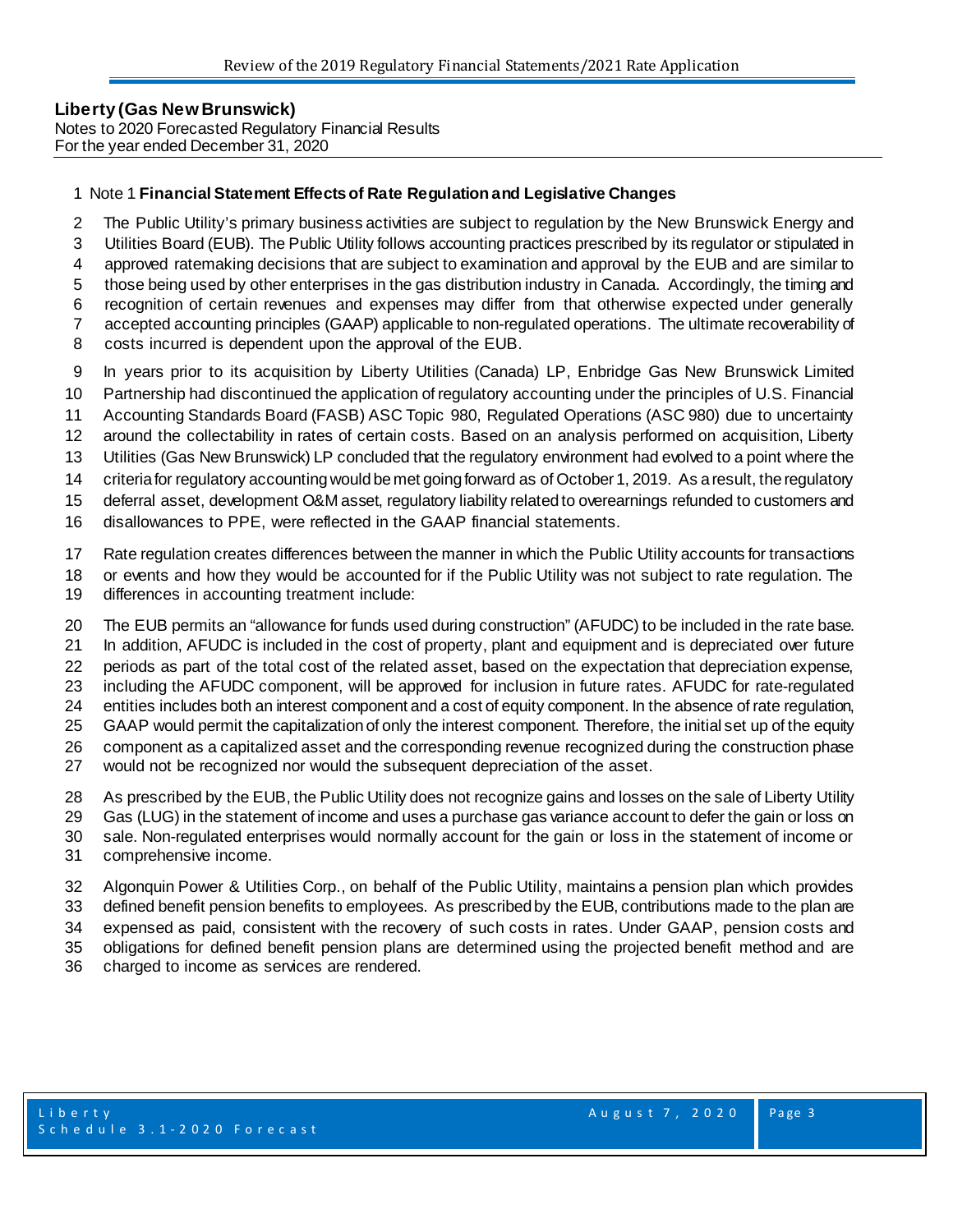Notes to 2020 Forecasted Regulatory Financial Results For the year ended December 31, 2020

## 1 Note 1 **Financial Statement Effects of Rate Regulation and Legislative Changes (continued)**

2 On December 16, 2016, the Government of New Brunswick enacted amendments to the Gas Distribution Act,

3 1999. The General Franchise Agreement was extended for an additional 25 years with an additional 25 year

4 option. The new legislation modifies the current approach to setting rates from a combination of cost of

5 service and market based rates to a cost of service approach only. The regulatory deferral account was

6 reduced to \$144.5 million with \$100 million to be included in revenue requirement over 26 years commencing

7 January 1, 2020. The remaining regulatory deferral account balance of \$44.5 million is to be recovered in accordance with the amendments and as authorized by the EUB.

accordance with the amendments and as authorized by the EUB.

|        |                                                                                    |     |                   |                             |   | 2020                     |                                 |
|--------|------------------------------------------------------------------------------------|-----|-------------------|-----------------------------|---|--------------------------|---------------------------------|
|        |                                                                                    |     | Cost              | Accumulated<br>Amortization |   | <b>Net Book</b><br>Value | <b>Rates of</b><br>Amortization |
| 4<br>5 | Regulatory Deferral Account, Allowed by Legislation<br>Regulatory Deferral Account | \$. | 100,000<br>36.052 | \$<br>(3.846)               | S | 96.154<br>36,052         | 3.85%<br>$0.00\%$               |
| 6      | <b>Regulatory Deferral Account, net</b>                                            |     | 136.052           | \$<br>(3,846)               |   | 132,206                  |                                 |

9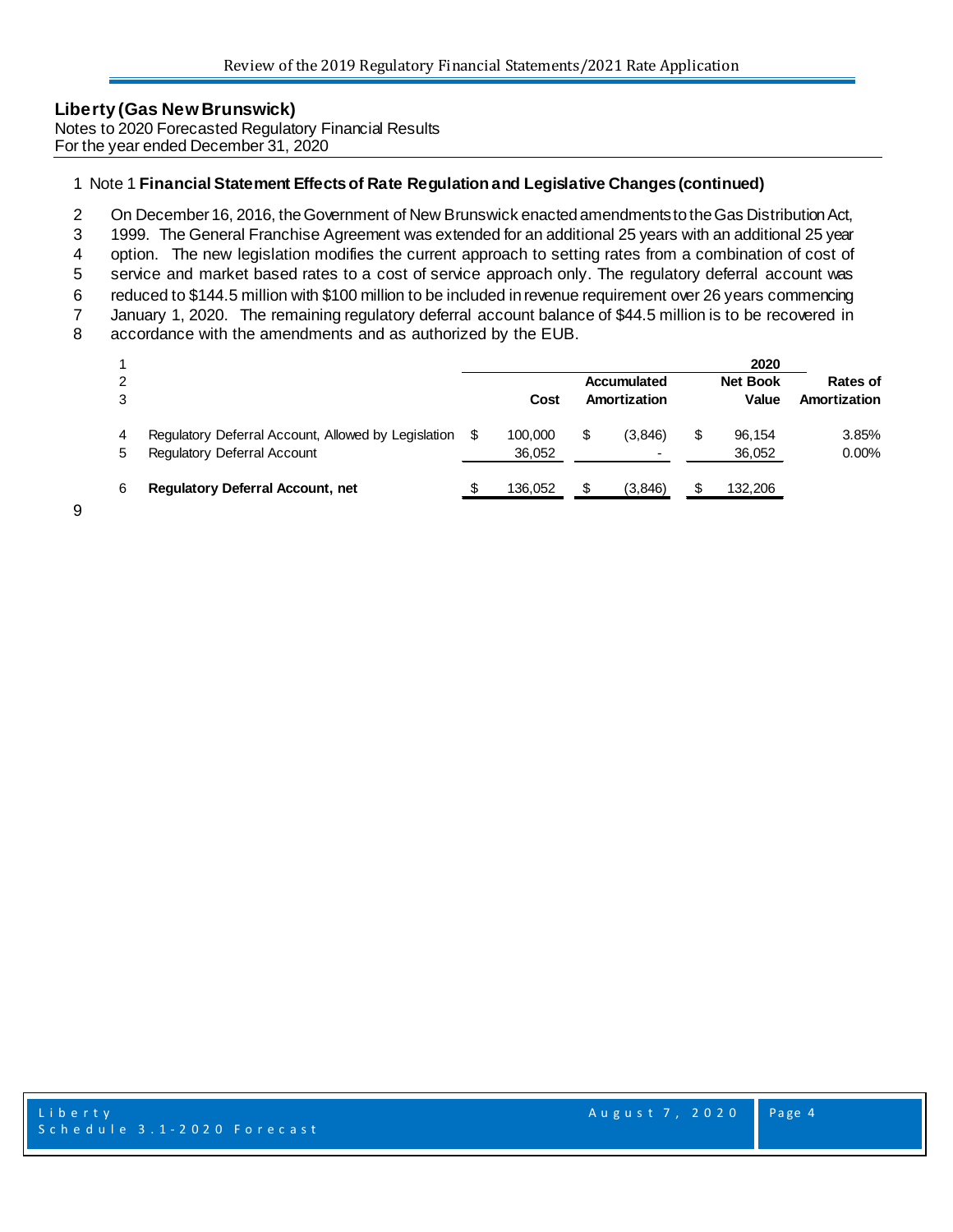Notes to 2020 Forecasted Regulatory Financial Results For the year ended December 31, 2020

## (in thousands of dollars)

## Note 2 **Property, Plant & Equipment**

| 1  |                                   |               |                    | 2020            |                    |
|----|-----------------------------------|---------------|--------------------|-----------------|--------------------|
| 2  |                                   |               | <b>Accumulated</b> | <b>Net Book</b> | Rates of           |
| 3  |                                   | Cost          | Amortization       |                 | Value Amortization |
| 4  | Property, plant & equipment       |               |                    |                 |                    |
| 5  | General plant                     |               |                    |                 |                    |
| 6  | Computer hardware                 | \$<br>1,124   | \$<br>(183)        | \$<br>941       | 8.87%              |
| 7  | Tools and work equipment          | 2,102         | (2, 102)           |                 | 14.53%             |
| 8  | Office furniture and equipment    | 572           | (375)              | 197             | 6.41%              |
| 9  | Transportation                    | 2,128         | (828)              | 1,300           | 6.32%              |
| 10 | Incentives                        | 1,247         | (304)              | 943             | 20.00%             |
| 11 | Leasehold improvements (1)        | 290           | (112)              | 178             |                    |
| 12 | Subtotal                          | 7,463         | (3,904)            | 3,559           |                    |
| 13 | Distribution plant                |               |                    |                 |                    |
| 14 | Land                              | 375           |                    | 375             |                    |
| 15 | Rights of way and easements       | 189           |                    | 189             |                    |
| 16 | Distribution mains                | 134,196       | (38, 953)          | 95,243          | 1.64%              |
| 17 | Street services                   | 74,806        | (20, 961)          | 53,845          | 1.74%              |
| 18 | Meters and regulators             | 25,335        | (5, 577)           | 19,758          | 7.63%              |
| 19 | <b>Stations</b>                   | 16,838        | (8, 289)           | 8,549           | 2.82%              |
| 20 | Subtotal                          | 251,739       | (73, 780)          | 177,959         |                    |
| 21 | Total plant in service            | 259,202       | (77, 684)          | 181,518         |                    |
| 22 | Construction work in progress     | 1,951         |                    | 1,951           |                    |
| 23 | Total property, plant & equipment | \$<br>261,153 | \$<br>(77, 684)    | \$<br>183,469   |                    |

(1) Amortized over the term of the related leases.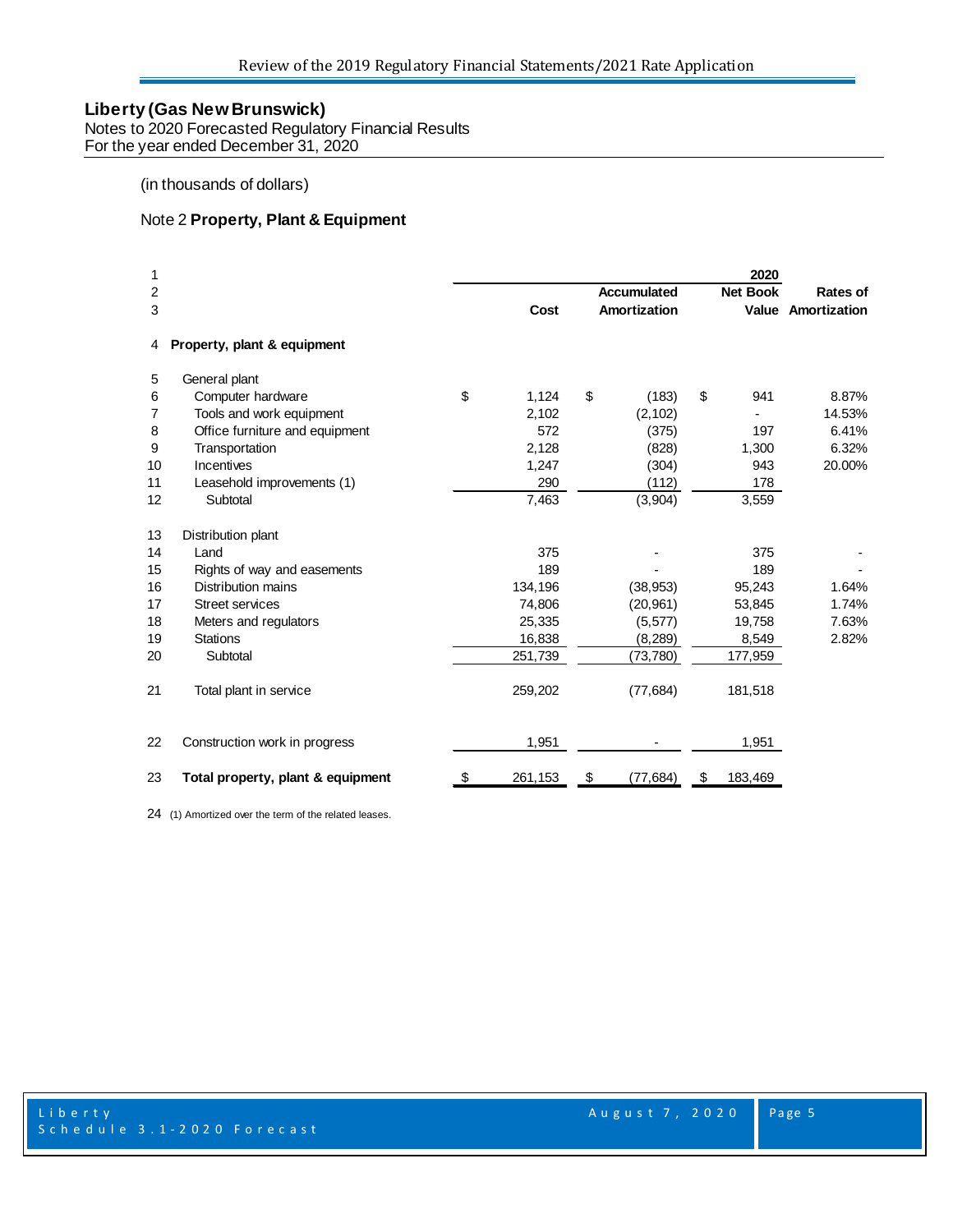Notes to 2020 Forecasted Regulatory Financial Results For the year ended December 31, 2020

(in thousands of dollars)

## Note 3 **Deferred Development Costs - Net**

|   |                                       |             |    |              |    | 2020            |              |
|---|---------------------------------------|-------------|----|--------------|----|-----------------|--------------|
| 2 |                                       |             |    | Accumulated  |    | <b>Net Book</b> | Rates of     |
| 3 |                                       | Cost        |    | Amortization |    | Value           | Amortization |
| 4 | Franchise fee                         | \$<br>1.500 | \$ | (1,500)      | \$ | ۰               | 5.00%        |
| 5 | Intangible Software                   | 3,688       |    | (500)        |    | 3,188           | 4.96%        |
| 6 | Total deferred development costs, net | 5,188       | S  | (2,000)      | S  | 3,188           |              |

#### Note 4 **Development O&M Capitalized Costs – Net**

|    |                                          |         |   |              |   | 2020            |              |
|----|------------------------------------------|---------|---|--------------|---|-----------------|--------------|
| 8  |                                          |         |   | Accumulated  |   | <b>Net Book</b> | Rates of     |
| 9  |                                          | Cost    |   | Amortization |   | Value           | Amortization |
| 10 | Development O&M capitalized costs        | 114.953 | S | (37, 295)    |   | 77,658          | 2.43%        |
| 11 | Total development O&M capitalized costs, | 114.953 | S | (37, 295)    | S | 77,658          |              |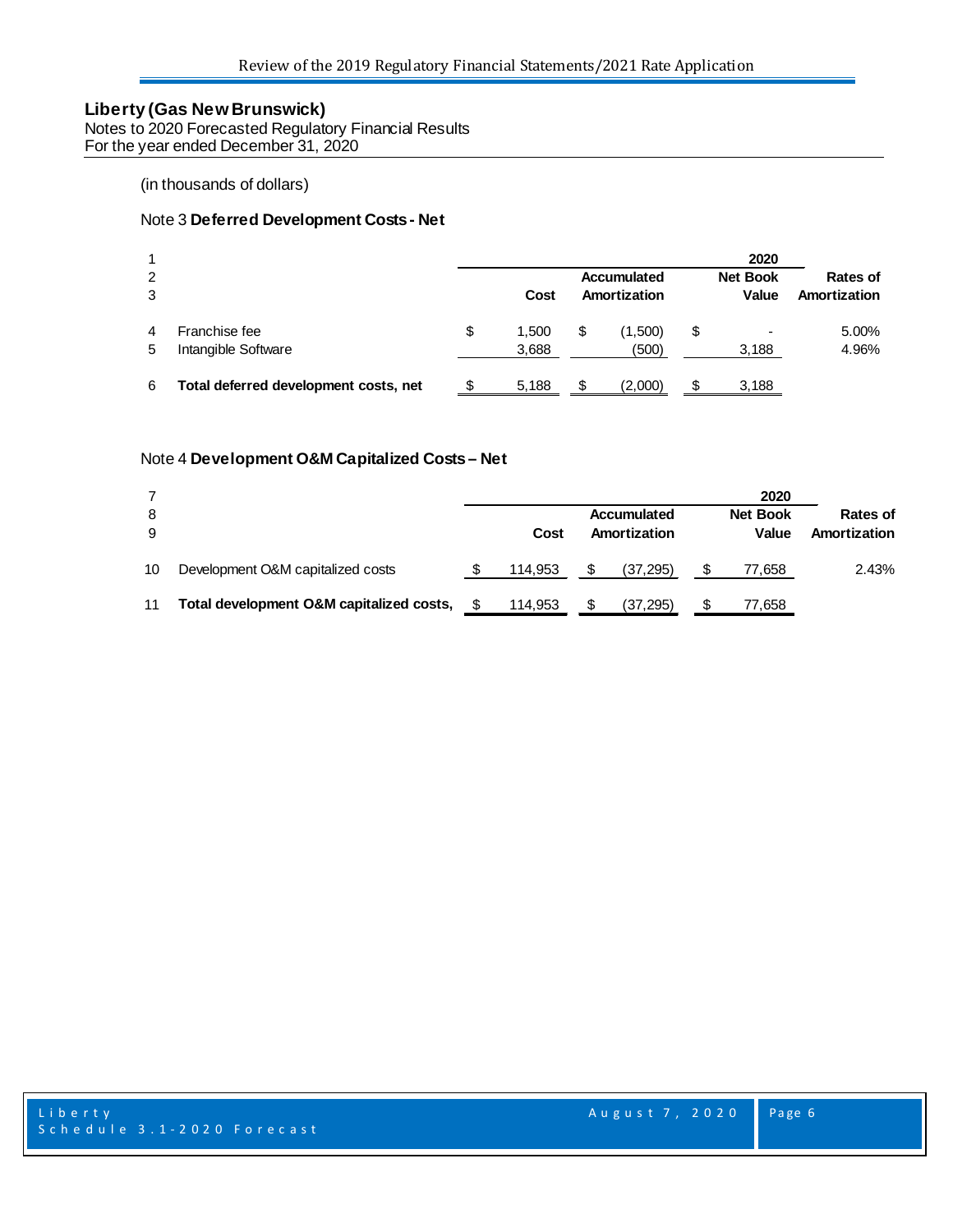Notes to 2020 Forecasted Regulatory Financial Results For the year ended December 31, 2020

## (in thousands of dollars)

#### Note 5 **Other Regulated Assets**

|   |                               | 2020        |
|---|-------------------------------|-------------|
| 2 | Cash & Short Term Investments | \$<br>5,496 |
| 3 | Accounts Receivable           | 16,401      |
|   | Long term receivable          | 312         |
| 5 | Inventory                     | 1,189       |
| 6 | Lease Asset                   | 1,621       |
|   |                               | 25.019      |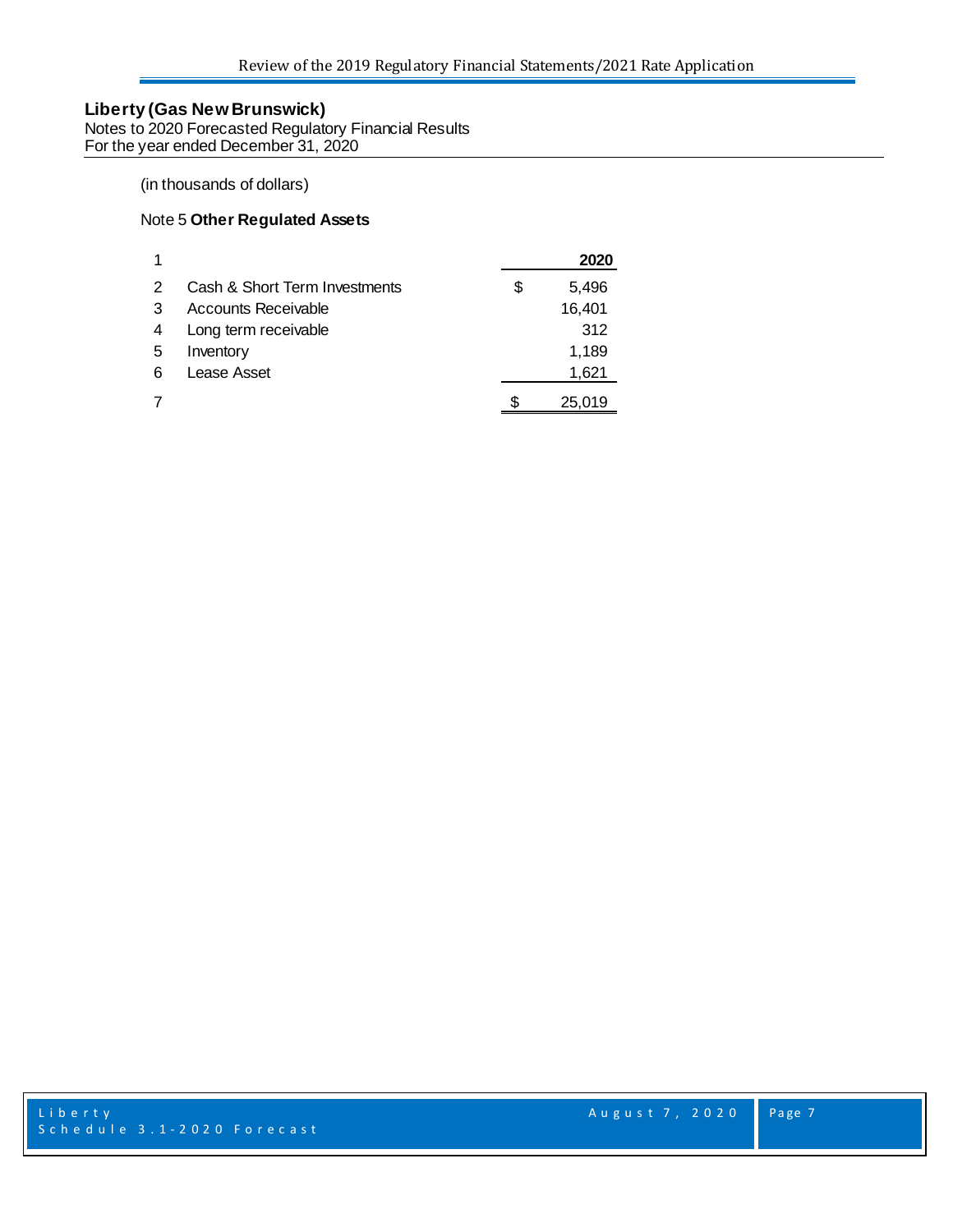Notes to 2020 Forecasted Regulatory Financial Results For the year ended December 31, 2020

(in thousands of dollars)

## Note 6 **Long-term Advances from Associates and Affiliates**

| 2  |                                |                   |                      |               |            | 2020<br><b>Cost of Debt</b> |                        |
|----|--------------------------------|-------------------|----------------------|---------------|------------|-----------------------------|------------------------|
| 3  |                                | <b>Issue Date</b> | <b>Maturity Date</b> | Amount        | <b>LUC</b> |                             | <b>LUGNB Regulated</b> |
| 4  | <b>Promissory Note</b>         | April 01, 2020    | February 14, 2050    | \$<br>155,000 |            | 3.315% 3.315%               | 3.315%                 |
| 17 | Total long-term advances       |                   |                      |               |            |                             |                        |
| 18 | from associates and affiliates |                   |                      | 155,000       |            | 3.315% 3.315%               | 3.315%                 |

Liberty **August 7, 2020** Schedule 3.1 - 2020 Forecast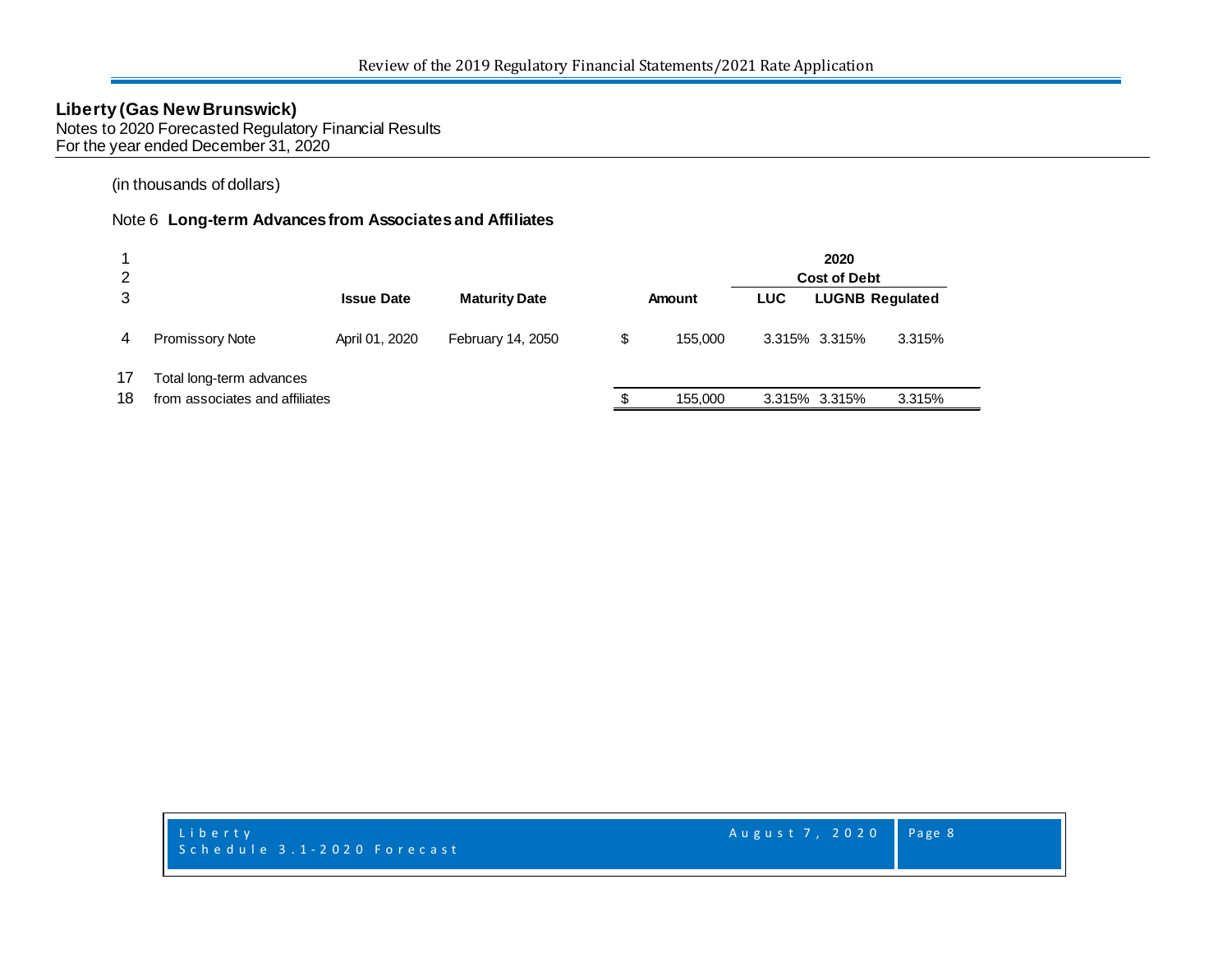Notes to 2020 Forecasted Regulatory Financial Results For the year ended December 31, 2020

## (in thousands of dollars)

### Note 7 **Other Regulated Liabilities**

|                                                  |   | 2020  |
|--------------------------------------------------|---|-------|
| 2 Rates variance                                 | S | 1,065 |
| 3 Accounts Payable                               |   | 4,546 |
| 4 Long Term Payable                              |   |       |
| 5 Long Term Deferred Post Employment Liabilities |   | 502   |
| 6 Lease Liability                                |   | 1,621 |
|                                                  |   | 7.734 |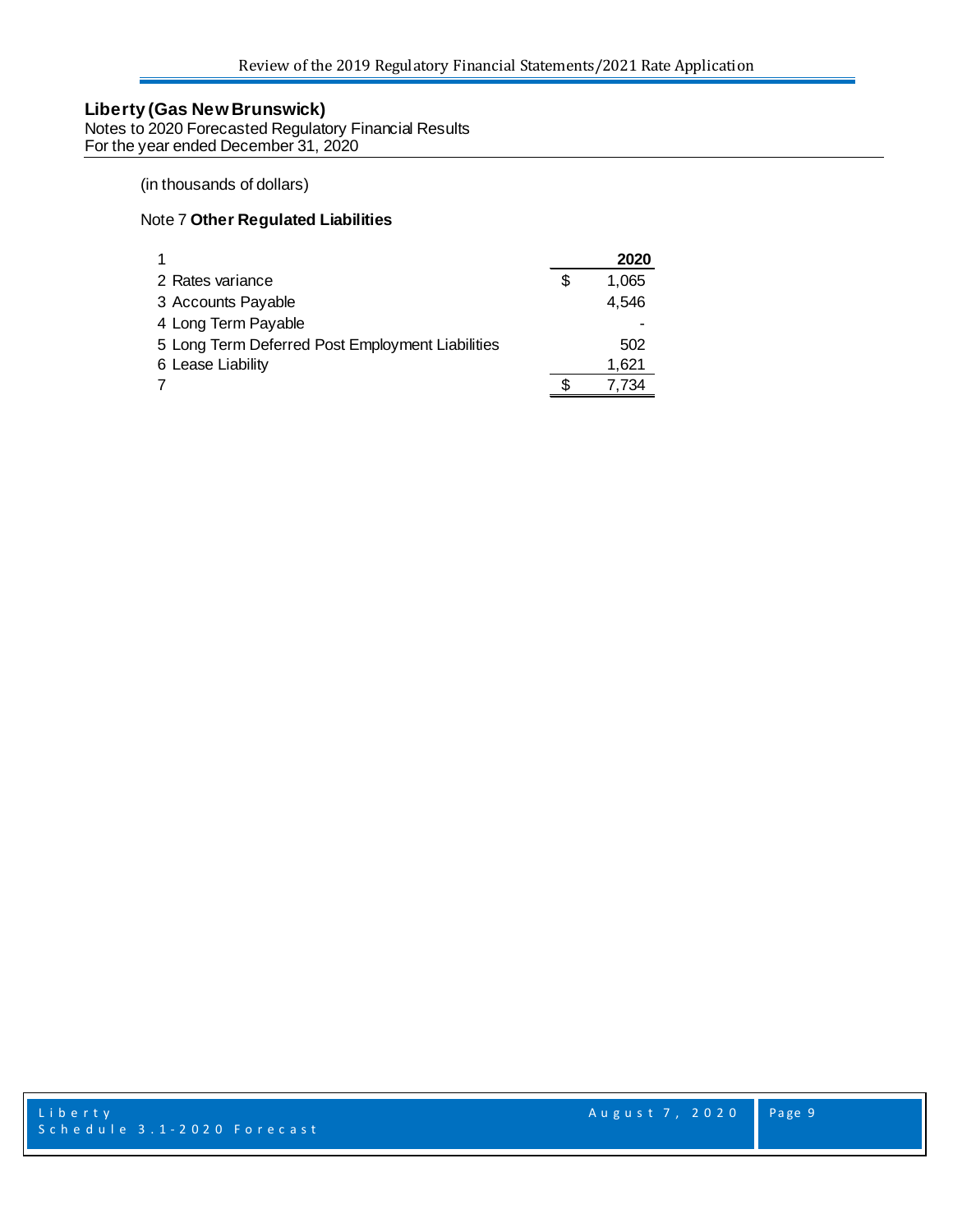Notes to 2020 Forecasted Regulatory Financial Results For the year ended December 31, 2020

(in thousands of dollars)

### Note 8 **Operating Revenue**

## **a. GasDistribution**

|                                                                                                                                                                                                                                       | 2020 |                                                   |                                        |                                             |  |
|---------------------------------------------------------------------------------------------------------------------------------------------------------------------------------------------------------------------------------------|------|---------------------------------------------------|----------------------------------------|---------------------------------------------|--|
| 2<br>3                                                                                                                                                                                                                                |      | Revenue                                           |                                        | <b>Customers Throughput</b><br>TJs          |  |
| 4 Small General Service (SGS)<br>Mid-General Service (MGS)<br>5.<br>Large General Service (LGS)<br>6<br><b>Contract General Service (CGS)</b><br>7.<br>Industrial Contract General Service (ICGS)<br>8<br>Off-Peak Service (OPS)<br>9 | \$   | 8.103<br>13,322<br>11,563<br>5,799<br>5,295<br>59 | 8,389<br>3.252<br>393<br>82<br>9<br>11 | 587<br>1.112<br>1,450<br>884<br>1,345<br>11 |  |
| 10 Total                                                                                                                                                                                                                              |      | 44,141                                            | 12,136                                 | 5,389                                       |  |

11 1 Terajoule (TJ) = 1,000 Gigajoules (GJ)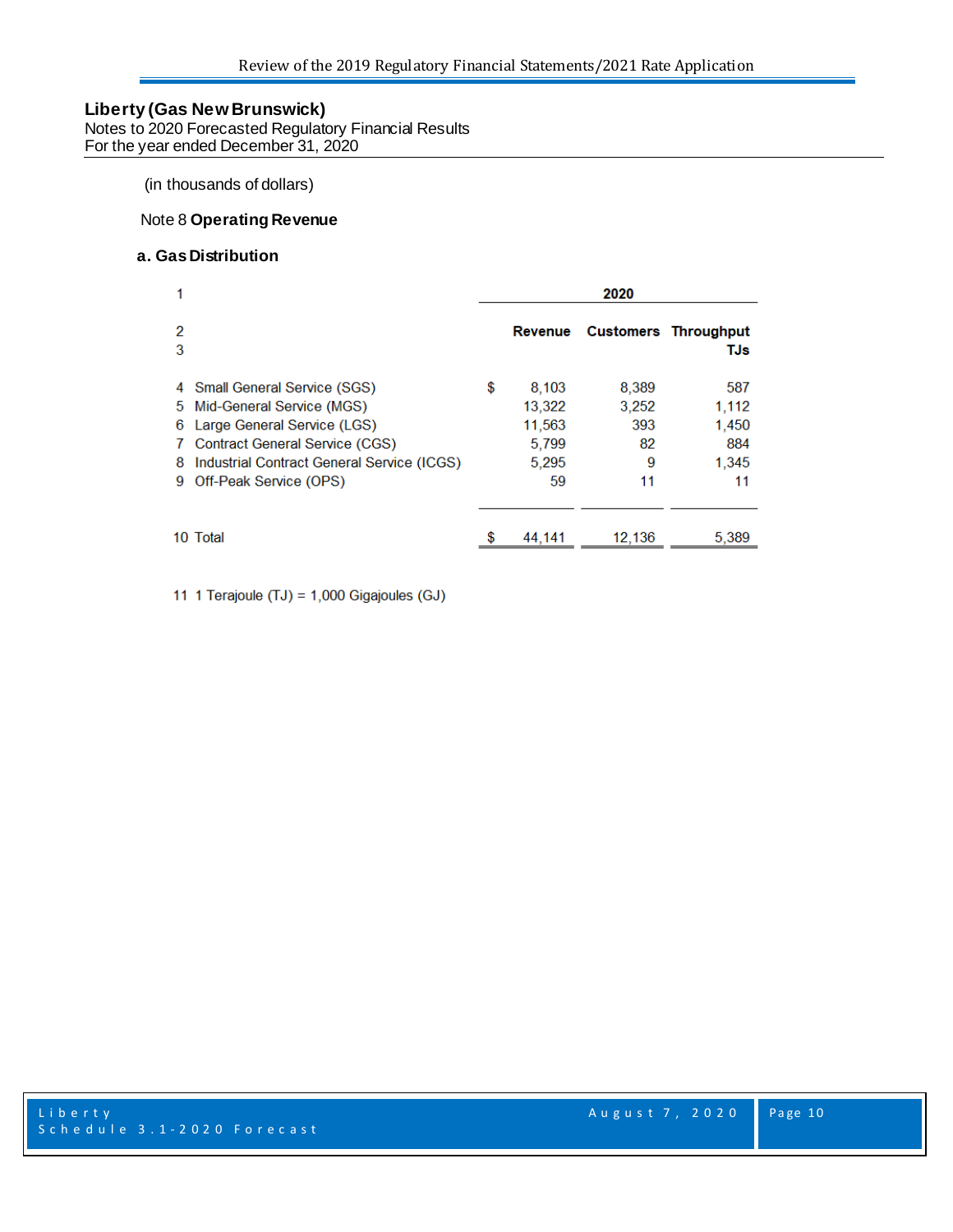Notes to 2020 Forecasted Regulatory Financial Results For the year ended December 31, 2020

(in thousands of dollars)

#### Note 8 **Operating Revenue (continued)**

## **b. Miscellaneous**

| 1 |                                                                 |    | 2020       |
|---|-----------------------------------------------------------------|----|------------|
|   | 2 Agent billing and collection<br>3 Other miscellaneous revenue | S. | 217<br>853 |
|   | 4 Total miscellaneous                                           |    | 1,070      |

## 5 **Details of Agent Billing and Collection Revenue**

| 6 | (in dollars)                                  | 2020      |
|---|-----------------------------------------------|-----------|
|   | 8 Small General Service (SGS)                 | \$140,198 |
|   | 9 Mid-General Service (MGS)                   | 60,583    |
|   | 10 Large General Service (LGS)                | 7,717     |
|   | 11 Contract General Service (CGS)             | 7,849     |
|   | 12 Industrial Contract General Service (ICGS) | 407       |
|   | 13 Off-Peak Service (OPS)                     | 645       |
|   |                                               |           |
|   | 14 Total agent billing and collection revenue | \$217,399 |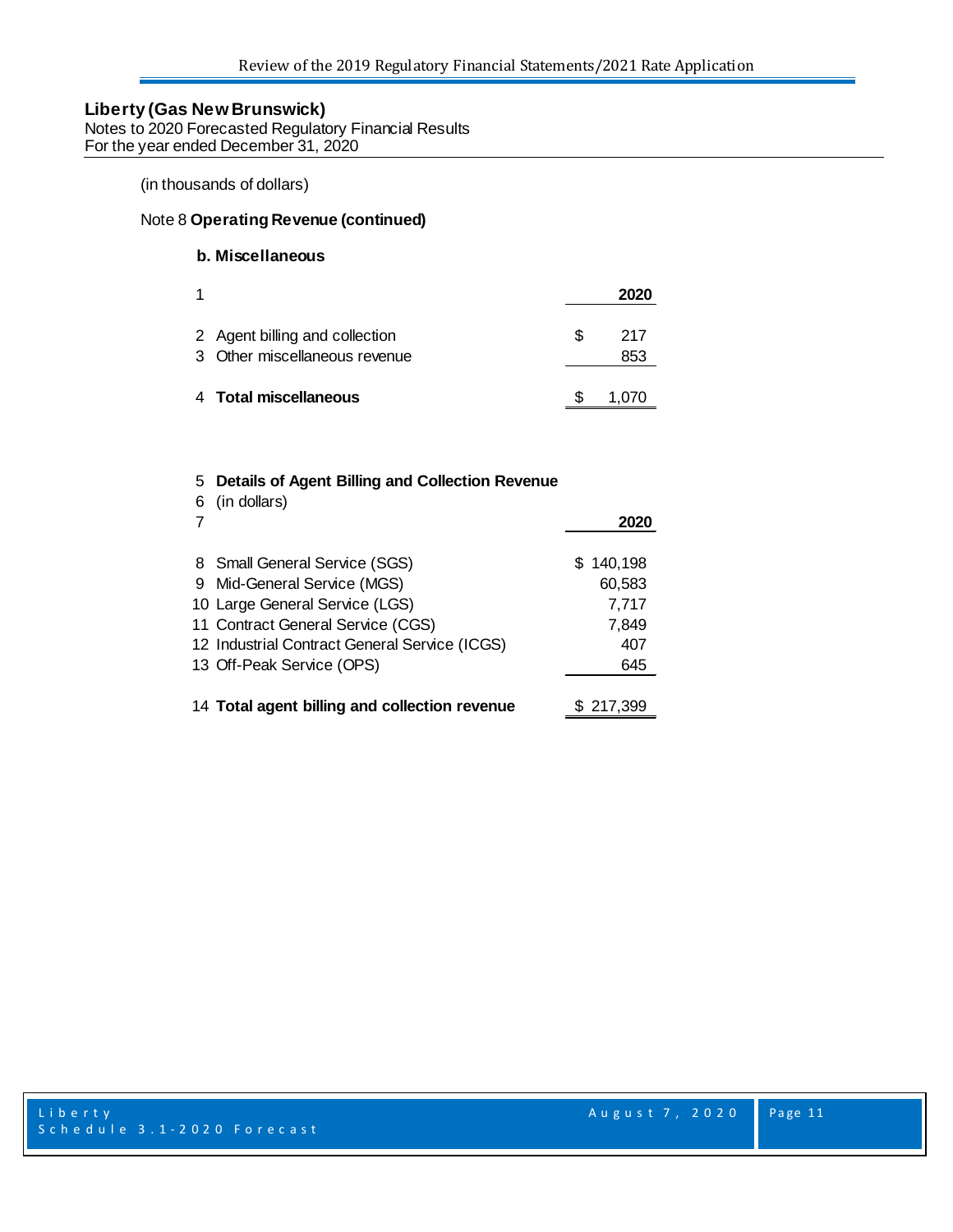Notes to 2020 Forecasted Regulatory Financial Results For the year ended December 31, 2020

## (in thousands of dollars)

#### Note 9 **Operating and Maintenance Expenses**

| 1  |                                           | 2020        |
|----|-------------------------------------------|-------------|
| 2  | Corporate management                      | \$<br>1,337 |
| 3  | Corporate administration                  | 769         |
| 4  | Financial reporting                       | 1,366       |
| 5  | Information technology                    | 2,187       |
| 6  | Regulatory & upstream                     | 990         |
| 7  | Sales & marketing                         | 1,163       |
| 8  | Distribution & maintenance                | 5,525       |
| 9  | Customer care                             | 1,441       |
| 10 | Human resources                           | 3,195       |
| 11 | Gas transportation and related activities | 2,075       |
| 12 | Total prior to capitalization             | 20,048      |
| 13 | Property, plant & equipment               | 3,863       |
| 14 | <b>Total capitalized</b>                  | 3,863       |
| 15 | <b>Total expense</b>                      | \$16,185    |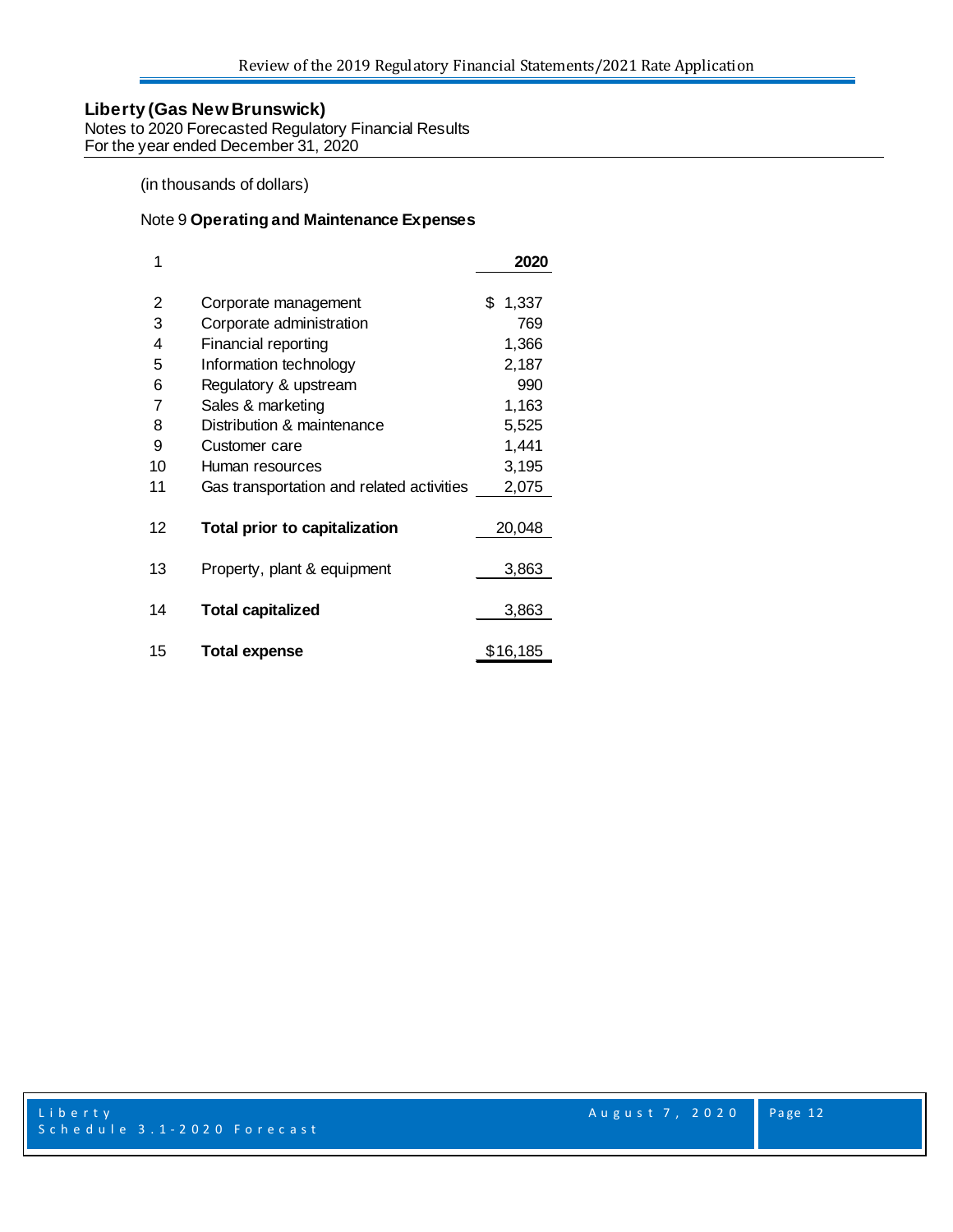Notes to 2020 Forecasted Regulatory Financial Results For the year ended December 31, 2020

#### (in thousands of dollars)

#### Note 10 **Interest on Amounts Due to Associates & Affiliates and Other Interest**

|   |                                                                             | 2020  |
|---|-----------------------------------------------------------------------------|-------|
|   | Interest on long-term debt                                                  | 4.843 |
|   | Other interest expenses                                                     | (66)  |
|   | AIDC - allowance for funds used during construction (debt component)        | 22    |
|   |                                                                             |       |
| 6 | Total interest on amounts due to associates & affiliates and other interest | 4.799 |

### Note 11 **Regulated Return on Equity**

| 5 |                                                                                                                                                         | 2020         |
|---|---------------------------------------------------------------------------------------------------------------------------------------------------------|--------------|
| 6 | Regulated return on equity - Calculated<br>Budgeted amount that exceeds 10.9%<br>AEDC - allowance for funds used during construction (equity component) | 10.936<br>57 |
|   | Total regulated return on equity                                                                                                                        | 10.993       |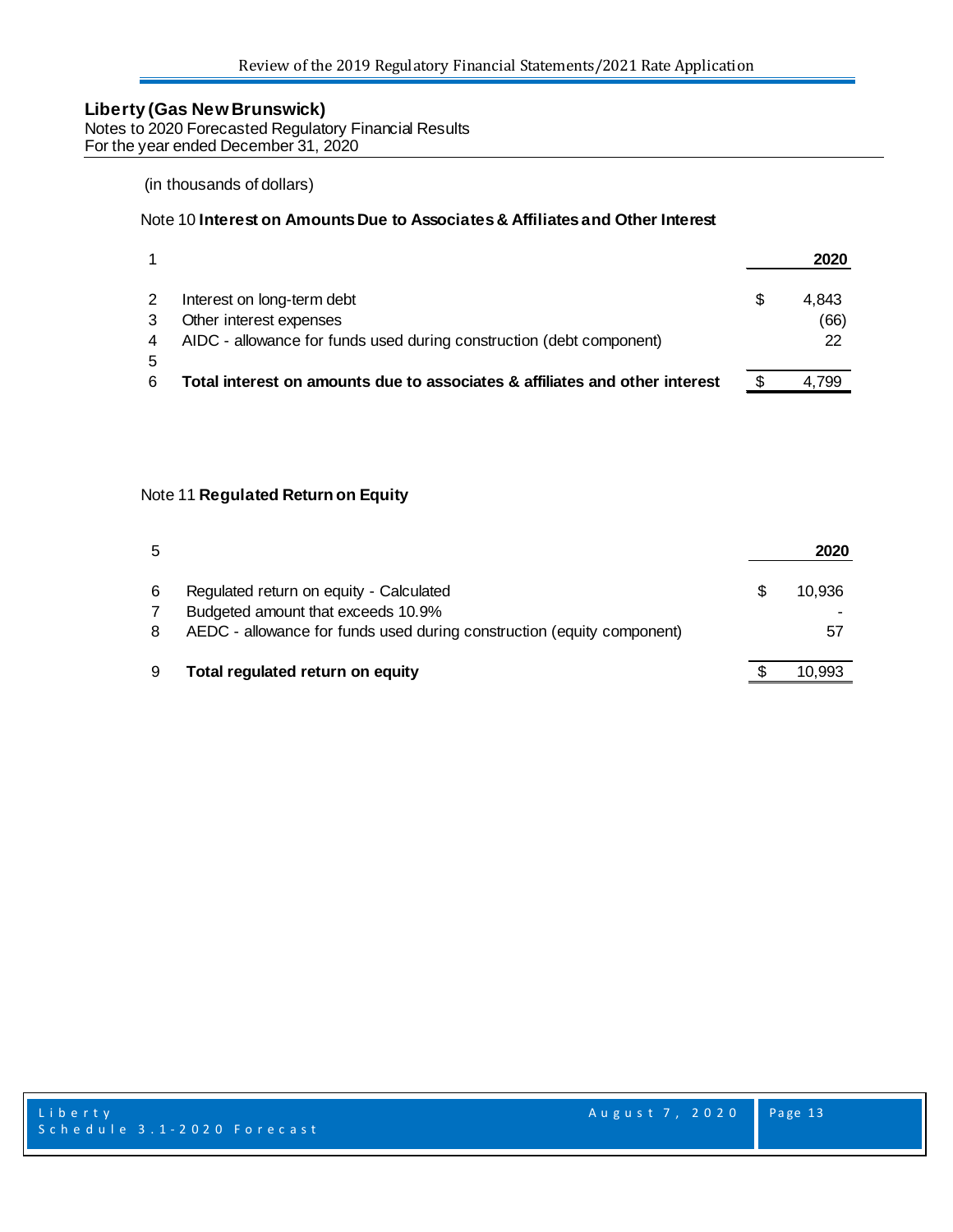Notes to 2020 Forecasted Regulatory Financial Results For the year ended December 31, 2020

## (in thousands of dollars)

#### Note 12 **Rate Base for Regulatory Purposes**

| 1  |                                   | 2020          |
|----|-----------------------------------|---------------|
| 2  | Property, plant & equipment       |               |
| 3  | Cost                              | \$<br>259,202 |
| 4  | Accumulated amortization          | (77, 684)     |
| 5  | <b>Net</b>                        | 181,518       |
| 6  | Deferred charges                  |               |
| 7  | Franchise fee, at cost            | 1,500         |
| 8  | Accumulated amortization          | (1,500)       |
| 9  | <b>Net</b>                        |               |
| 10 | Development O&M capitalized costs | 114,953       |
| 11 | Accumulated amortization          | (37, 295)     |
| 12 | <b>Net</b>                        | 77,658        |
| 13 | Intangible Software               | 3,688         |
| 14 | Accumulated amortization          | (500)         |
| 15 | <b>Net</b>                        | 3,188         |
| 16 | Deferral account                  |               |
| 17 | <b>Total deferred charges</b>     | 80,846        |
| 18 | <b>Term deposit</b>               | 3,007         |
| 19 | <b>Working capital allowance</b>  | 1,768         |
| 20 | <b>Total rate base</b>            | \$<br>267,139 |
| 21 | Average rate base                 | \$<br>265,650 |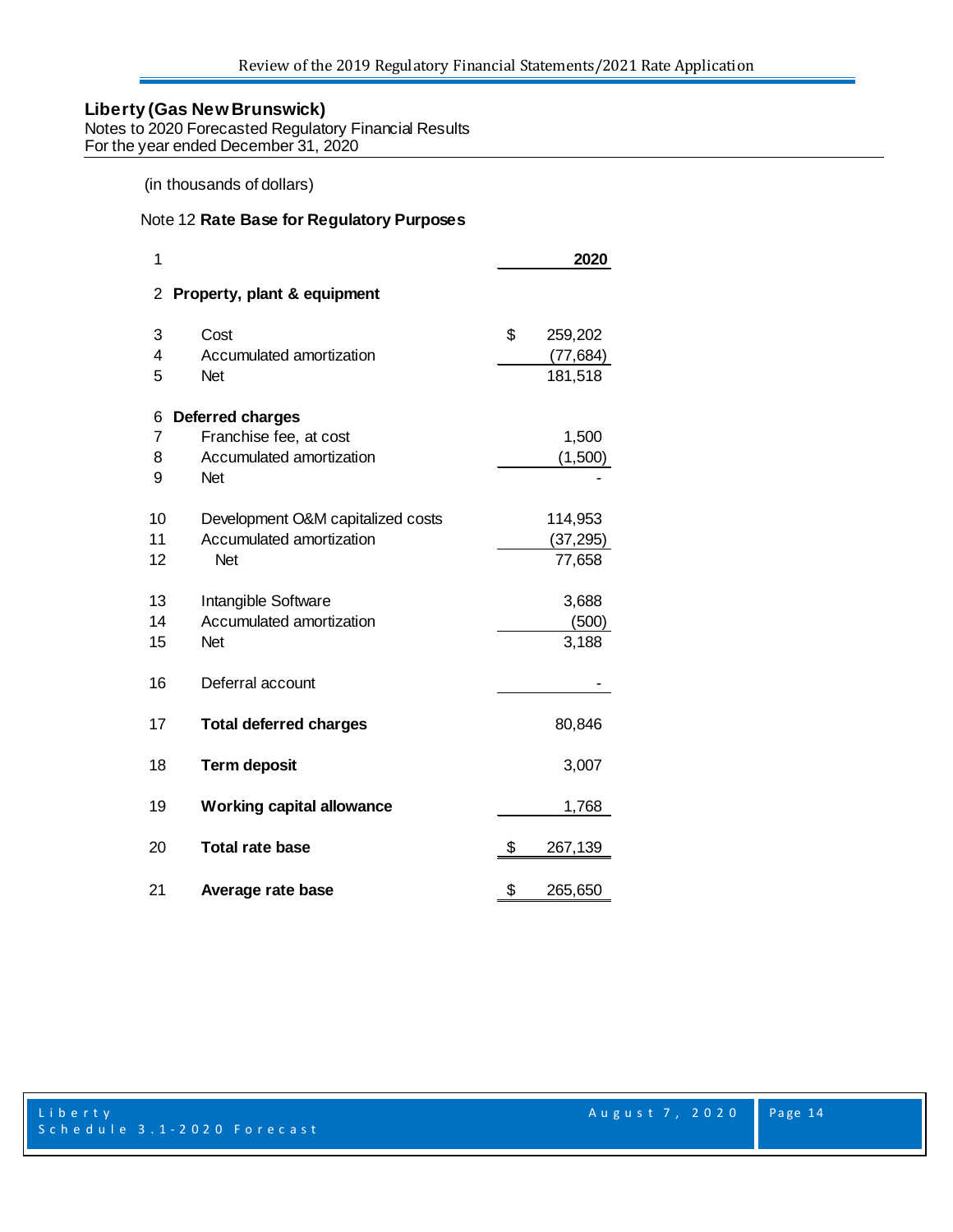Notes to 2020 Forecasted Regulatory Financial Results For the year ended December 31, 2020

#### (in thousands of dollars)

#### Note 13 **Capital Structure for Regulatory Purposes**

| 1 |                              |    | 2020               |
|---|------------------------------|----|--------------------|
|   | 2 Capital structure          |    |                    |
|   | 3 Long-term debt<br>4 Equity | \$ | 155,000<br>129,607 |
| 5 | Total                        | S. | 284,607            |
|   |                              |    |                    |

#### **Capital structure percentage**

| 7 Long-term debt | 54.46%  |
|------------------|---------|
| 8 Equity         | 45.54%  |
| 9 Total          | 100.00% |
|                  |         |

#### **Capital structure average percentage for regulatory purposes**

| 11 Long-term debt | 55.00%  |
|-------------------|---------|
| 12 Equity         | 45.00%  |
| 13 Total          | 100.00% |

#### **Weighted cost of capital for regulatory purposes**

| 15 Long-term debt | 1.82% |
|-------------------|-------|
| 16 Equity         | 4.91% |
| 17 Total          | 6.73% |